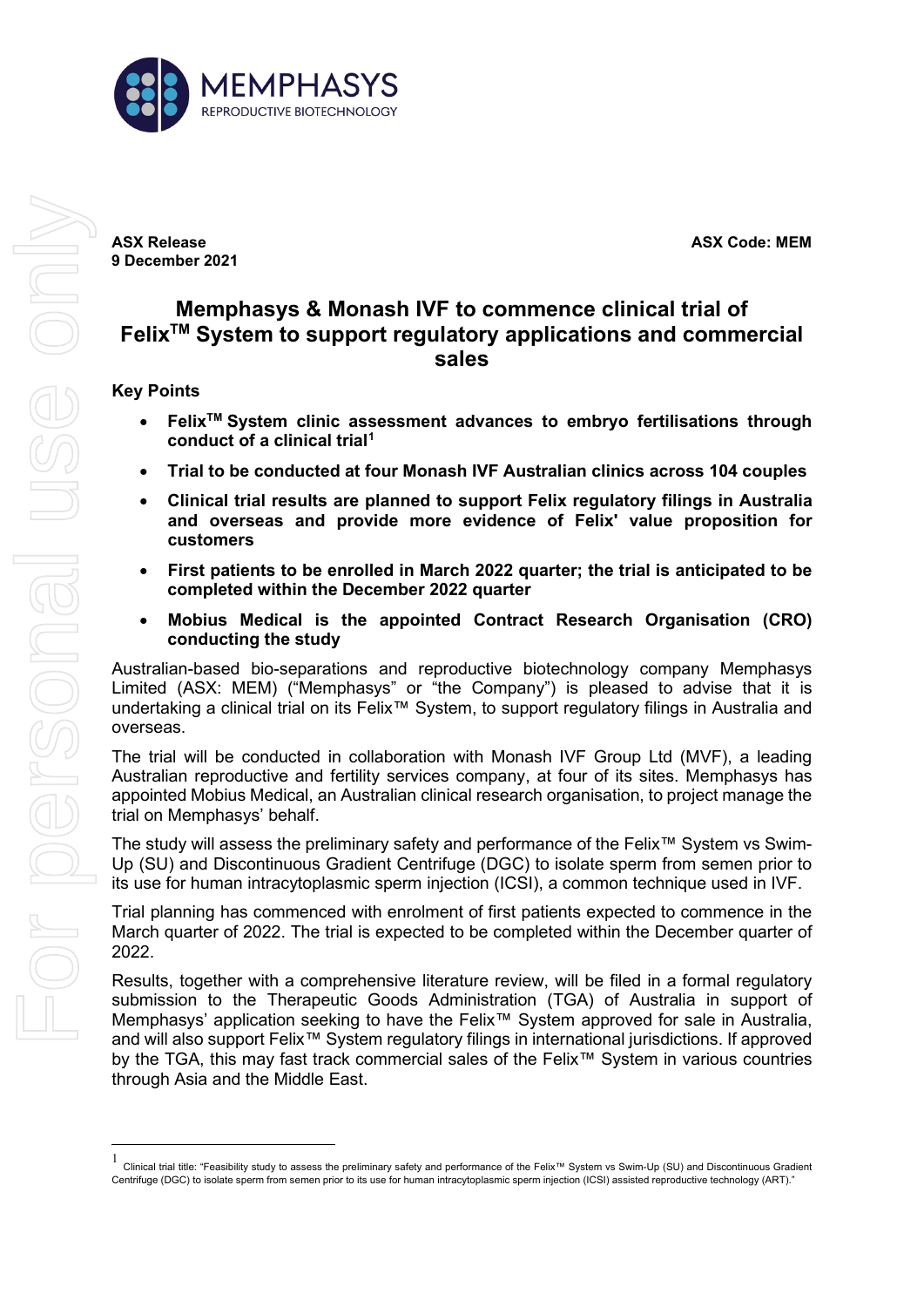

"We are excited to be undertaking this clinical study with Monash IVF and Mobius. Monash IVF has been a key collaborator in the development of the Felix™ System. The technical team has provided invaluable assistance with design optimisation and subsequent testing of the Felix™ System. Mobius is a well credentialed CRO with special expertise in medical devices," said Memphasys Chair, Alison Coutts.

"The study is an important milestone on the path to securing regulatory approval in Australia and, subsequently, in key markets such as the USA. We have already sold a Felix™ System to a Chinese KOL site for research purposes and this trial should accelerate interest in further research sales in the future. It will also supplement the current commercialisation of the Felix™ System in markets with lower regulatory hurdles where sales can occur now, such as Japan, India, Canada, New Zealand" she added.

Commercial discussions are well underway with IVF centres in these four markets, with the Company looking to secure at least one commercial sale in this calendar year from a clinic operating within one of these jurisdictions.

## **Study Details**

The aim of the study will be to statistically prove the Felix*™* System is not inferior to either of the current commercial sperm separation techniques, DGC and Swim-up, which are used to prepare sperm for ICSI, a common IVF procedure. A statistical non-inferiority result is required for the trial to meet its end point. If results exceed this minimum level, the trial will still be deemed successful.

In total, 104 couples will be enrolled across four Monash IVF sites in NSW (Paramatta & Sydney CBD) and Victoria (Clayton & Hawthorn).

It will be a "sibling split" study i.e. half the harvested eggs (~1,000) will be fertilised with sperm processed by the Felix™ System and the other half will be fertilised by sperm processed by either the DGC or Swim Up technique, with an equal split between DGC and swim up).

Each Monash IVF site will enroll couples for DGC or Swim Up, depending in the attributes of the semen sample. The study will be blinded as to fertilisation rates, embryo selection and pregnancy results.

Monash IVF is a strategic commercial partner of Memphasys and has the exclusive right to market the Felix™ System in Australia for 12 months following the System's regulatory approval from the TGA.

"We have been a strategic partner and committed shareholder of Memphasys for many years and see the commencement of a clinical study for Felix*™* System as an important extension of that relationship. We look forward to the study commencing and the results coming in," said Michael Knaap, Monash IVF Group Chief Executive Officer and Managing Director.

#### **This announcement has been approved for release by the board of Memphasys Limited.**

#### **ENDS**

For further information please contact: